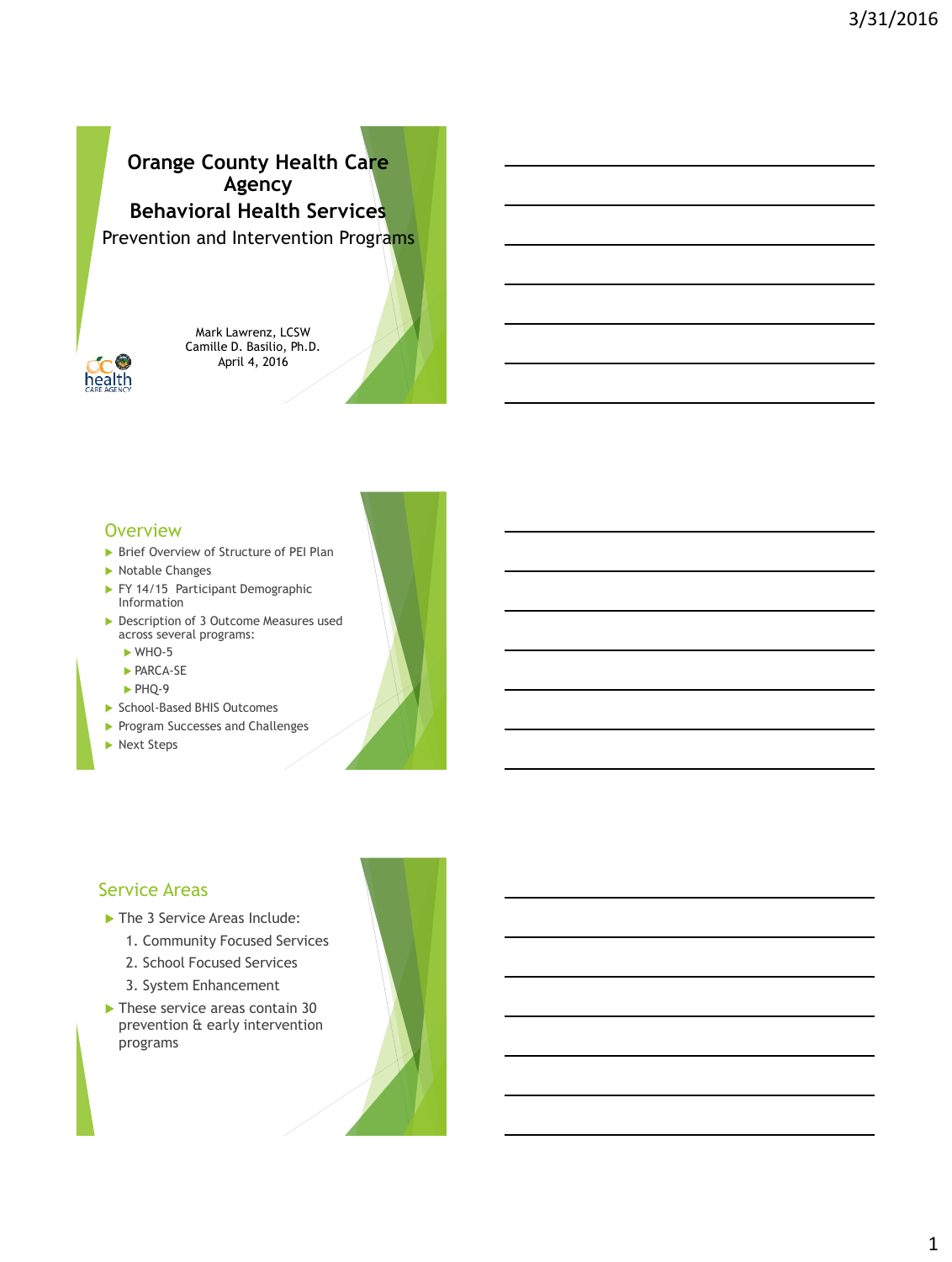#### Community Focused Services

- Stress Free Families
- ▶ OC CREW
- $\triangleright$  OCPPW
- Early Intervention Services for Older Adults
- ▶ Youth As Parents ▶ Community
- 
- Counseling and Supportive Services ▶ Crisis Prevention Hotline
- Survivor's Support Services
- ▶ OCACCEPT
- Parent Education & Support Services
- Family Support Services
- ▶ Children's Support and Parenting Program (CSPP)
- $\blacktriangleright$  Stop the Cycle ▶ Outreach &
- Engagement Services WarmLine
- **Professional Assessors**
- ▶ OC4Vets

### School Focused Services

- ▶ School Based Mental Health Services
- School Based Behavioral Health Intervention and Support-Early Intervention Services
- School Readiness/ Connect the Tots
- College Veterans Services (The Drop Zone)



- ▶ Violence Prevention Education
- $\blacktriangleright$  Transitions
- K-12 Coping Skills to Manage Stress

# System Enhancements

- **Information & Referral**
- Training, Assessment & Coordination
- **Training on Physical Fitness** & Nutrition Services
- $\blacktriangleright$  Stigma Reduction/Elimination
- Statewide Projects

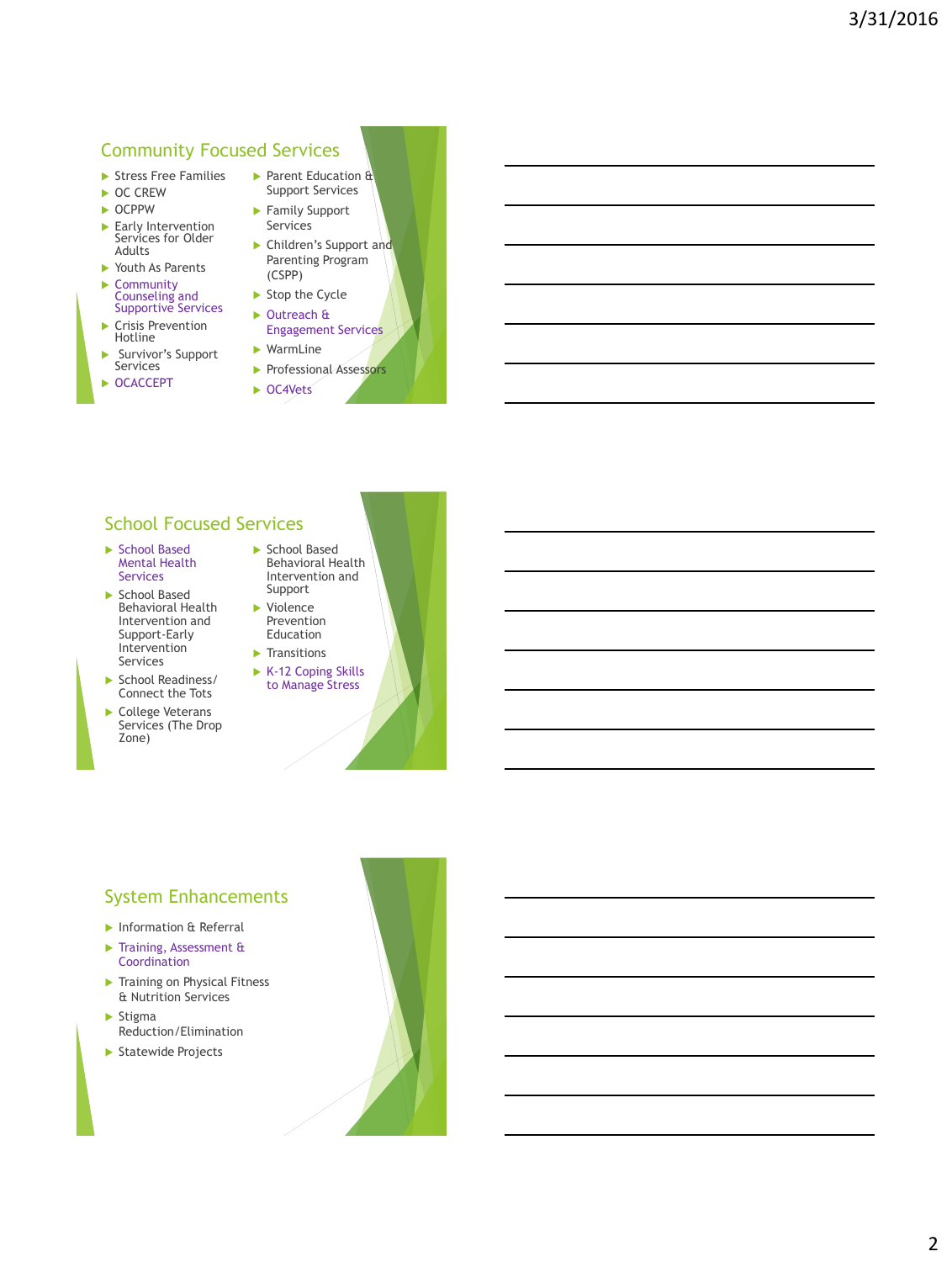# Changes in PEI Reporting

- Implementation of new Prevention and Early Intervention Regulations by Mental Health Services Oversight and Accountability Commission
- $\blacktriangleright$  New information in the MHSA Update
	- Community Impact
	- Changes/Challenges/ Barriers
	- Strategies to Increase Access
	- $\blacktriangleright$  Strategies for non-stigmatization and non-discrimination





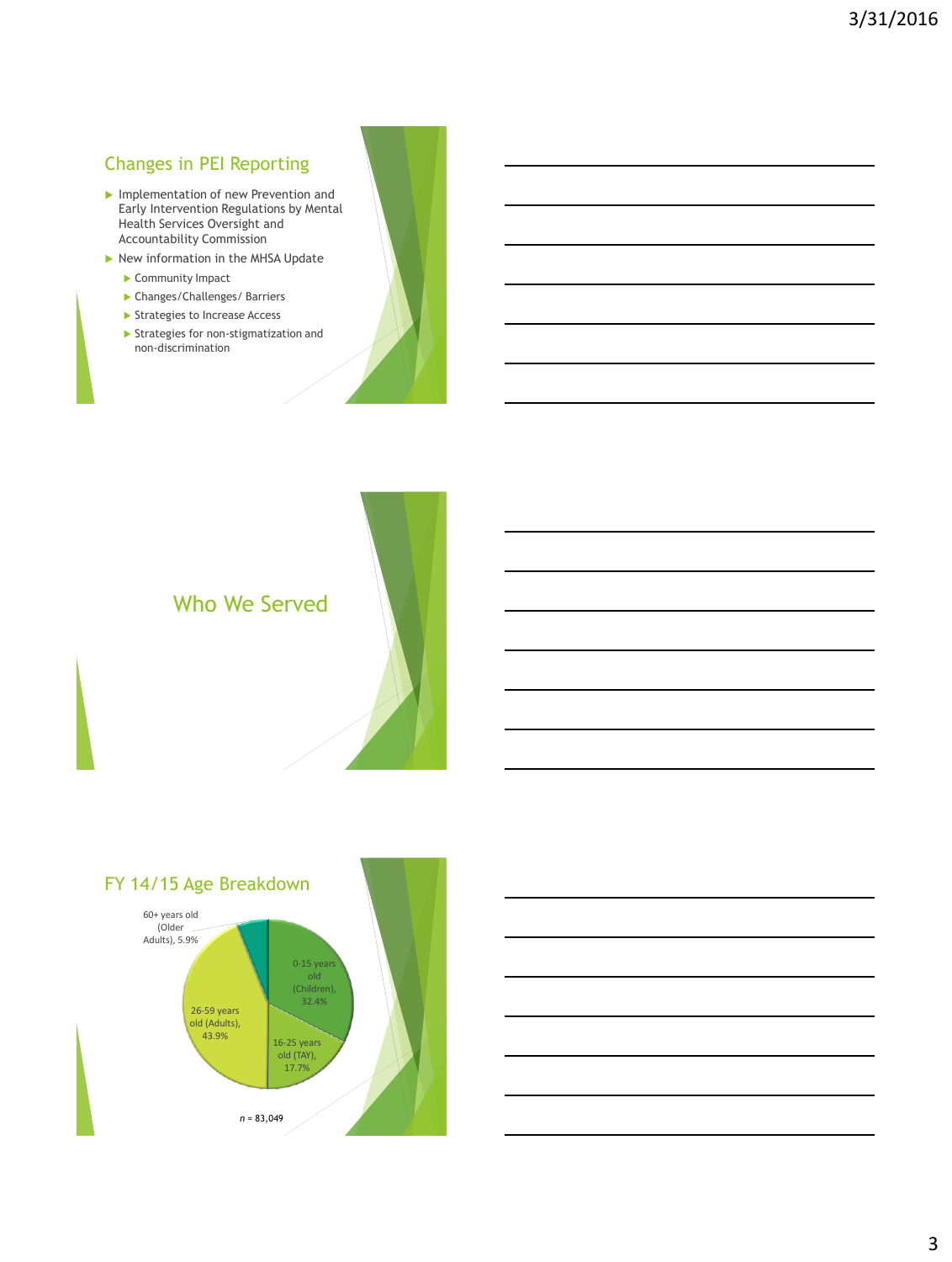









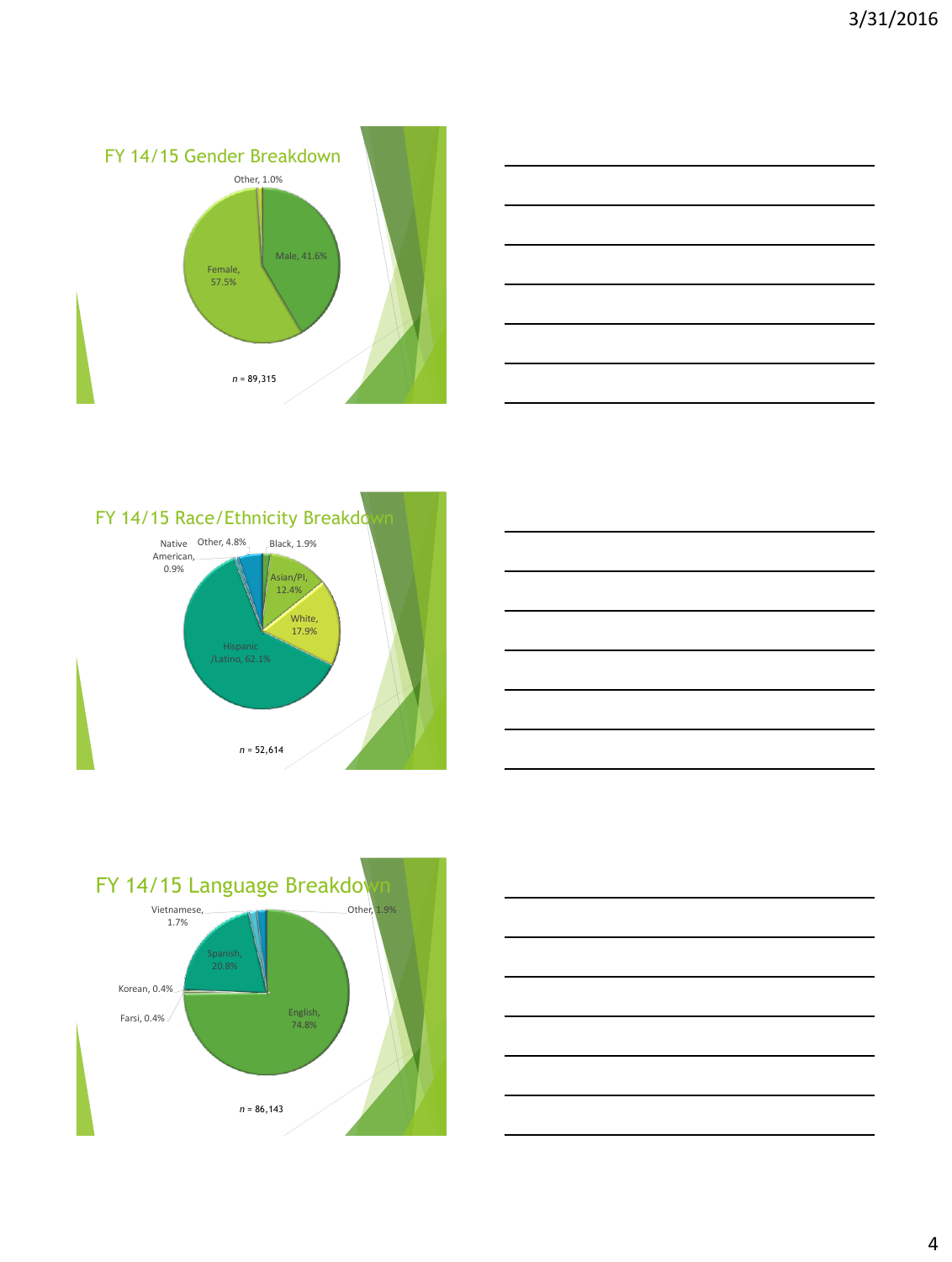# Program Outcomes

### WHO-5 Well-Being Index

- ▶ 5-Item scale that assesses well-being
	- $\blacktriangleright$  "I have felt cheerful and in good spirits."
	- ▶ "I have felt calm and relaxed."
	- If "I have felt active and vigorous."
	- I woke up feeling fresh and rested."
	- $\blacktriangleright$  "My daily life has been filled with things that interest me."
- **10%** increase indicates significant change in well-being
- Administered at beginning of program (baseline/pre-test) and after receiving services (follow-up/post-test)



**Scores on Well-Being (WHO-5) FY 14/15**

**Baseline Most Recent Follow Up**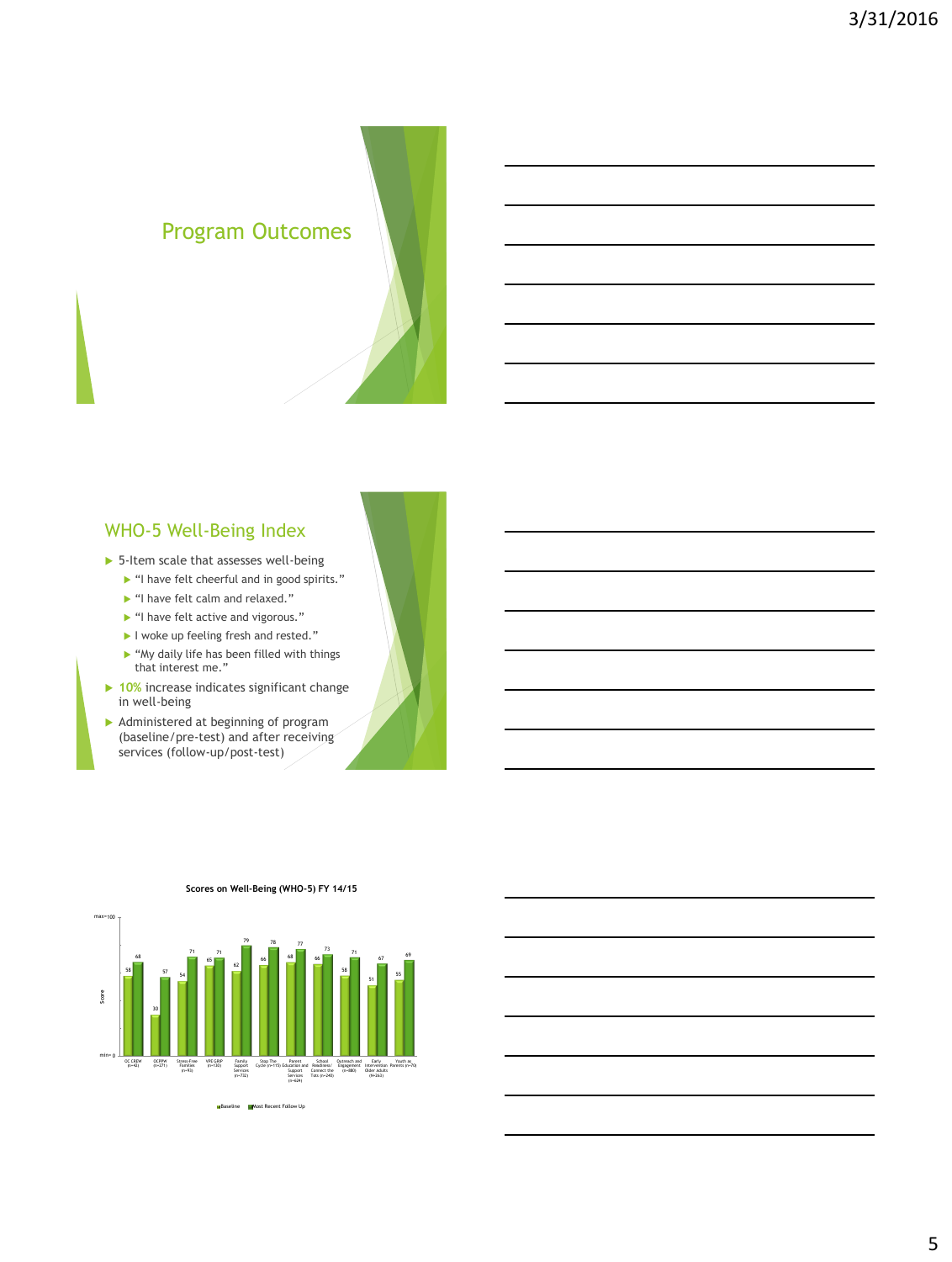

#### Parenting Children and Adolescents Scale – Self-Efficacy

- Assesses confidence in parenting
- Has 3 subscales and a total score:
	- Supporting Good Behavior ("Stand back and let your child work through problems s/he might be able to solve?")
	- Setting Limits ("Explain what you want your child to do in clear and simple ways?")
	- Proactive Parenting ("Break a task or chore into small steps?")
- Administered at beginning of program (baseline/pre-test) and after receiving services (follow-up/post-test)

**Scores on Parenting Self-Efficacy (PARCA-SE) FY 14/15**

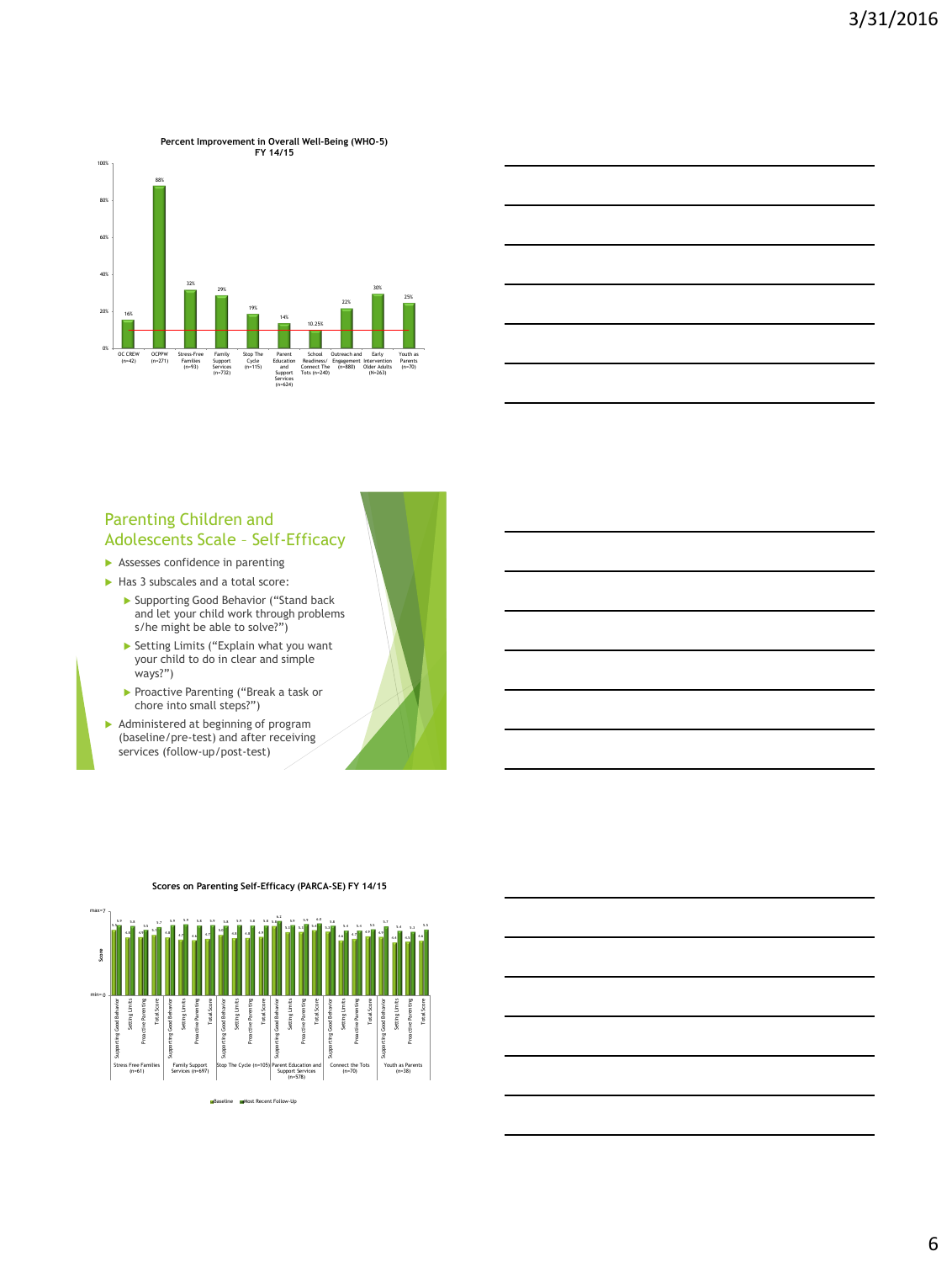#### PHQ-9

- ▶ 9-item measure that assesses the severity of depressive and suicidal symptoms
- $\triangleright$  Possible scores ranges from 0 to 27, with a score greater than 10 indicating clinically significant symptoms of depression
	- ▶ 0-4: none/minimal depression
	- ▶ 5-9: mild depression
	- ▶ 10-14: moderate depression
	- ▶ 15-19: moderately severe depression
	- ▶ 20-27: severe depression



#### School-Based Behavioral Health Intervention and Support

Provides services and curriculum for students and their families for the purpose of preventing and/or intervening early with behavioral health conditions.

- Elementary Schools Served: 18
- Middle Schools Served: 5
- High Schools Served: 5
- Three tiers of service:
	- Tier 1: Classroom Prevention
	- ▶ Tier 2: Student-Based Interventions
	- Tier 3: Family Intervention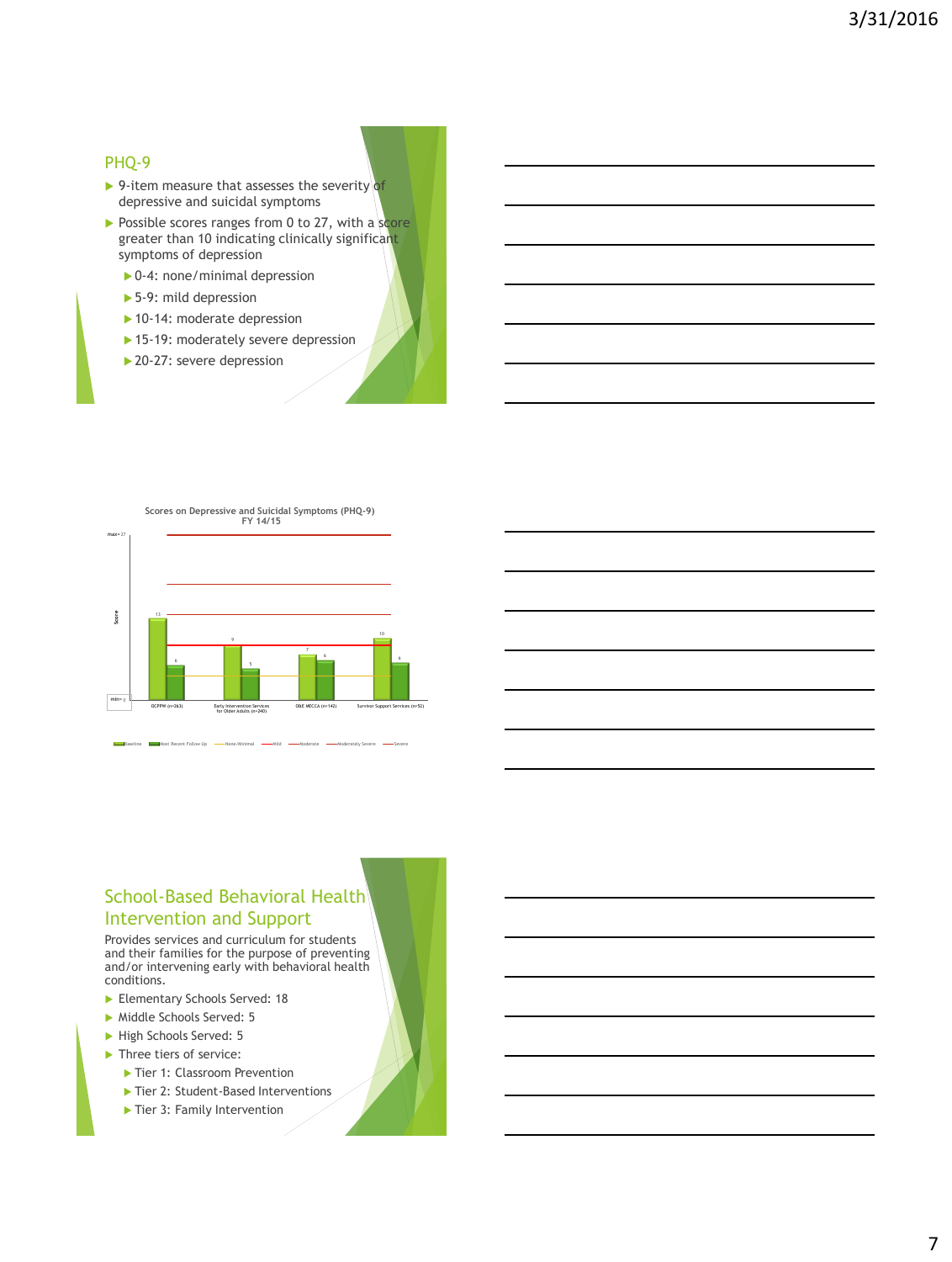





# *n*=273 particip

# **In Their Own Words…**

"I used to feel all walked over. Now, I feel like I can stand up." -BHIS

"Thank you so much for your<br>remendous care. You've Utterally kept<br>remendous care. You've Utterally kept<br>I vas at back when I first called to now,<br>I can't even explain what a difference it<br>is. It's unbelievable that there

"Thank you for giving me the help I needed to fix the relationship I have with my children and family! My child's behavior has improved and I feel a lot more happy." – *Connect The Tots*

"This program has helped me maintain my calm and think of a better way to approach my son so that I may have a better relationship with him and understand his problems." – *Stop The Cycle*

"Estube contenta con el<br>programa. Este programa me<br>ayudo a que fuera otra vez la<br>persona que yo antes era. Una<br>mama feliz." [I was very happy<br>with this program. This program<br>has helped me become the<br>person I was before. A

"Through this course, I know parenting techniques to<br>
etach my kids to be more wise and well-behaved, to<br>
parent problem behaviors, and to teach them social<br>
skills." - Family Support Services "This program has helped<br>
me

"My therapist has been an essential part of my recovery. More<br>specifically she has helped me truly get to know myself better,<br>learn to cope with difficult daily life situations and most of all<br>bringing positivity and incre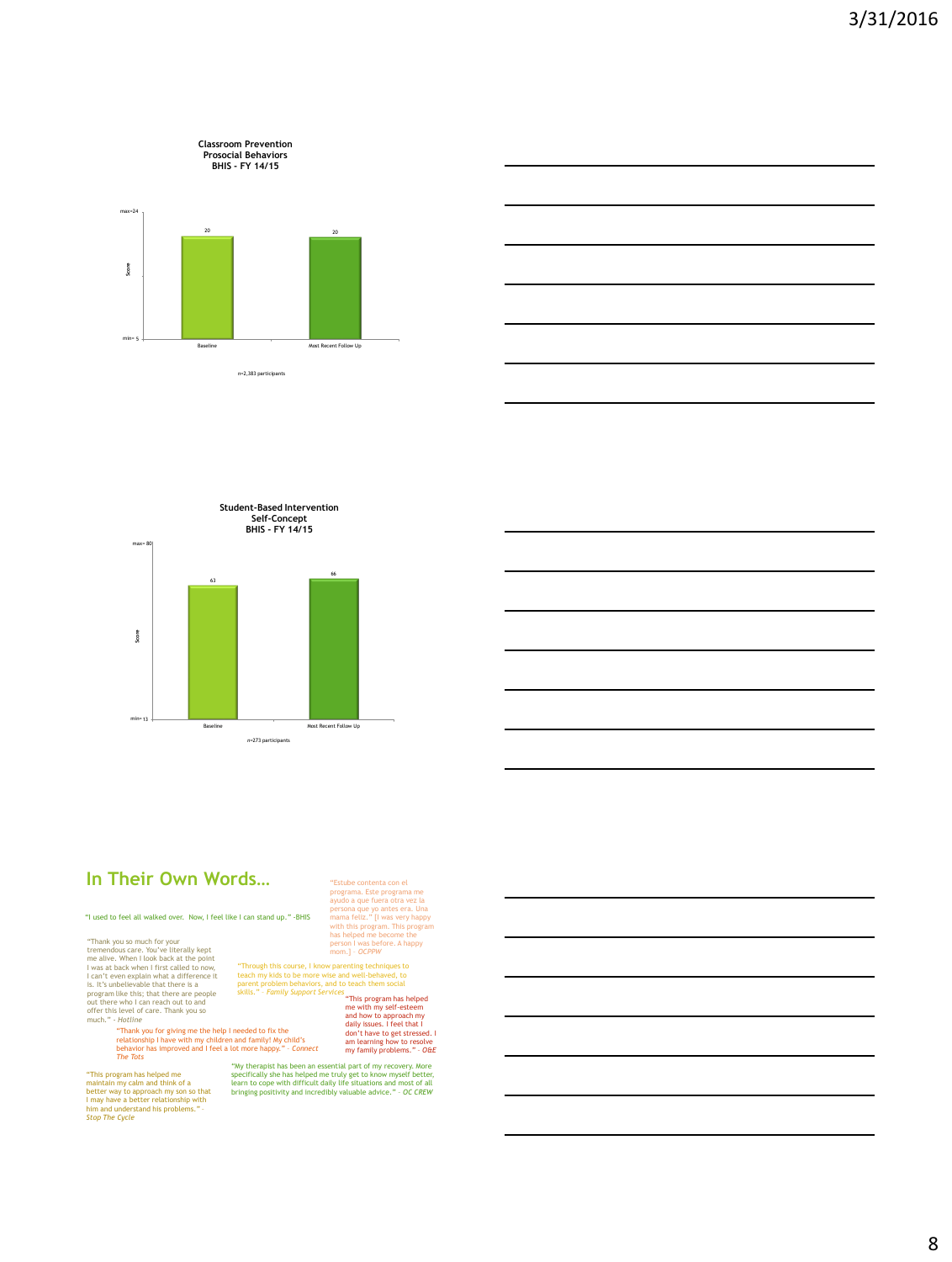#### Program Successes

- ▶ The BHS Information and referral line, OCLinks, which began in October 2013 had its second anniversary, increasing average monthly calls from 721 in 2014 to an average of  $1,023$  monthly calls in 2015.
- ▶ The WarmLine has more than tripled the number of calls annually since its first full year of operation in FY 2011-2012. In FY 2014-2015, the Warmline received over 36,000 annual calls and 383 live chats, a 49% increase from the previous fiscal year alone.
- The Crisis Prevention Hotline has increased calls by 35% since its first year of operation in FY 2011-2012. In addition, 182 staff-initiated rescues have resulted from calls since the beginning of program through June 2015.

#### Program Successes

- $\blacktriangleright$  The Crisis Response Network services, a component of the Violence Prevention Education Program, provided immediate responses to several student suicides this fiscal year, providing critical supports to families, students and school staff impacted.
- $\blacktriangleright$  The BHS Outreach and Engagement Team conducted a Homeless Survey in the Civic Center area in August 2015, which provided detailed insights into the needs of the Civic Center homeless population and guided increased targeted behavioral health outreach in area.

#### Program Successes

- The Community Counseling and Supportive Services Program began May 2015 and is currently providing counseling services to all age groups with over 200 enrolled participants through January 2016.
- The School Based Mental Health Services Program began piloting early intervention services in the Santa Ana Unified School District in their middle schools in June 2015.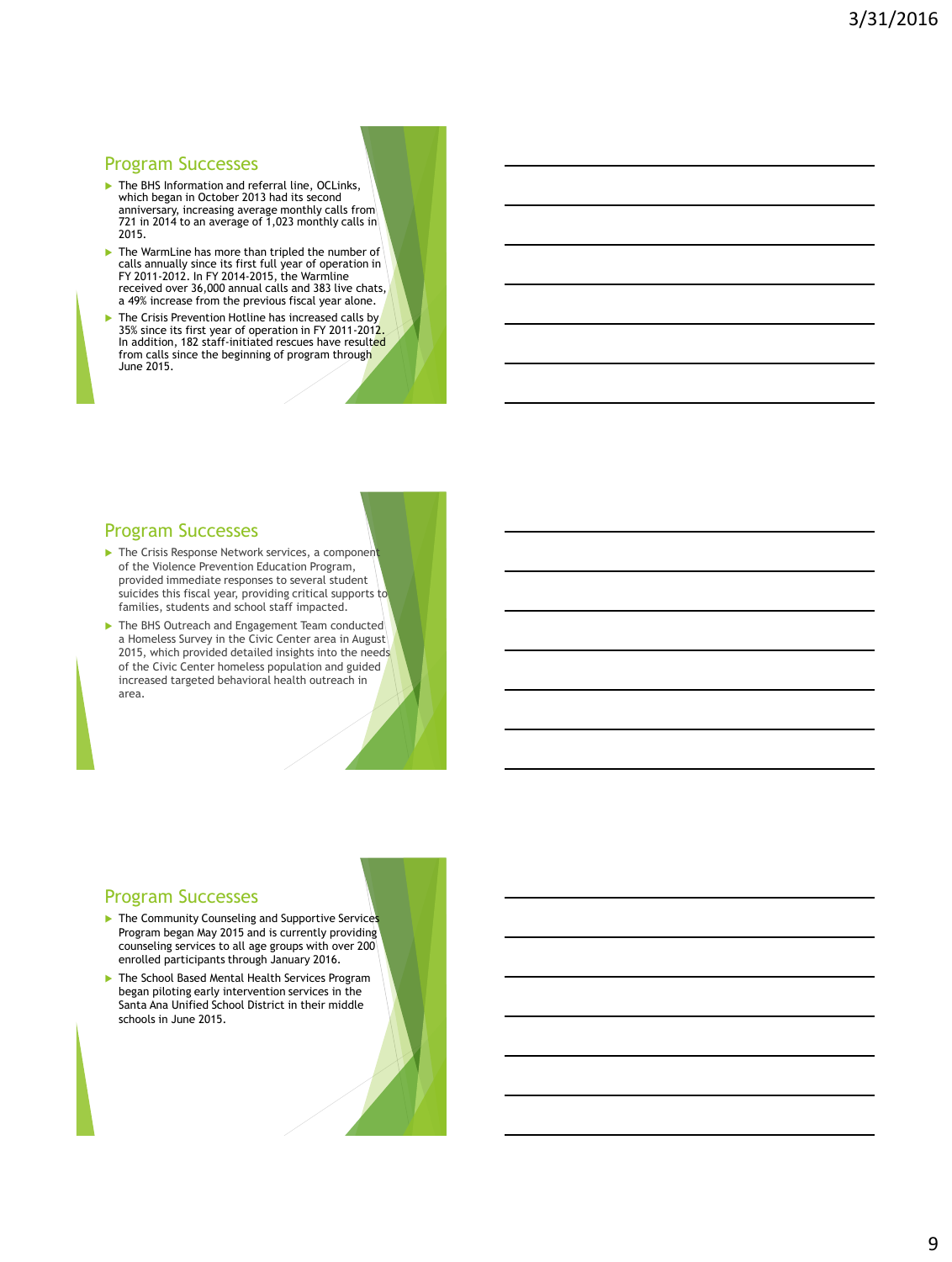#### Program Challenges

- ▶ OCCREW has not been able to reach full program caseload capacity. As a result, the program has expanded eligibility criteria, lowering the age of admission from 14 to 12, and taking participants with up to 24 months of untreated symptoms instead of just 12 months.
- Early Intervention Services for Older Adults use of gero-psychiatrist has been underutilized. As a result, the program has started to utilize psychiatrist in providing direct service.
- Survivor Support Services implemented a new service, Survivors of Suicide Attempt (SOSA) groups, yet the referral of participants has been slow. As a result, the program has initiated relationships with hospital's emergency department and a wellness center.

#### Program Challenges

- Retaining and hiring bilingual and bicultural staff to meet the needs of the diverse community in OC.
- Evidence-based practices (EBPs) and outcomes measurement tools may not be translated or tested with certain communities.
- **Telephone-based services continue to have** fewer callers in languages other than English despite outreach efforts.

#### Program Challenges

- ▶ Coordinating services in the schools continues to be a challenge with scheduling and schools' reluctance to take on additional responsibilities.
- **Approving MOUs and agreements take time** and can result in delays impacting number served.
- Data collection for some outcomes is limited when consents are not signed, such as confirming linkages to services.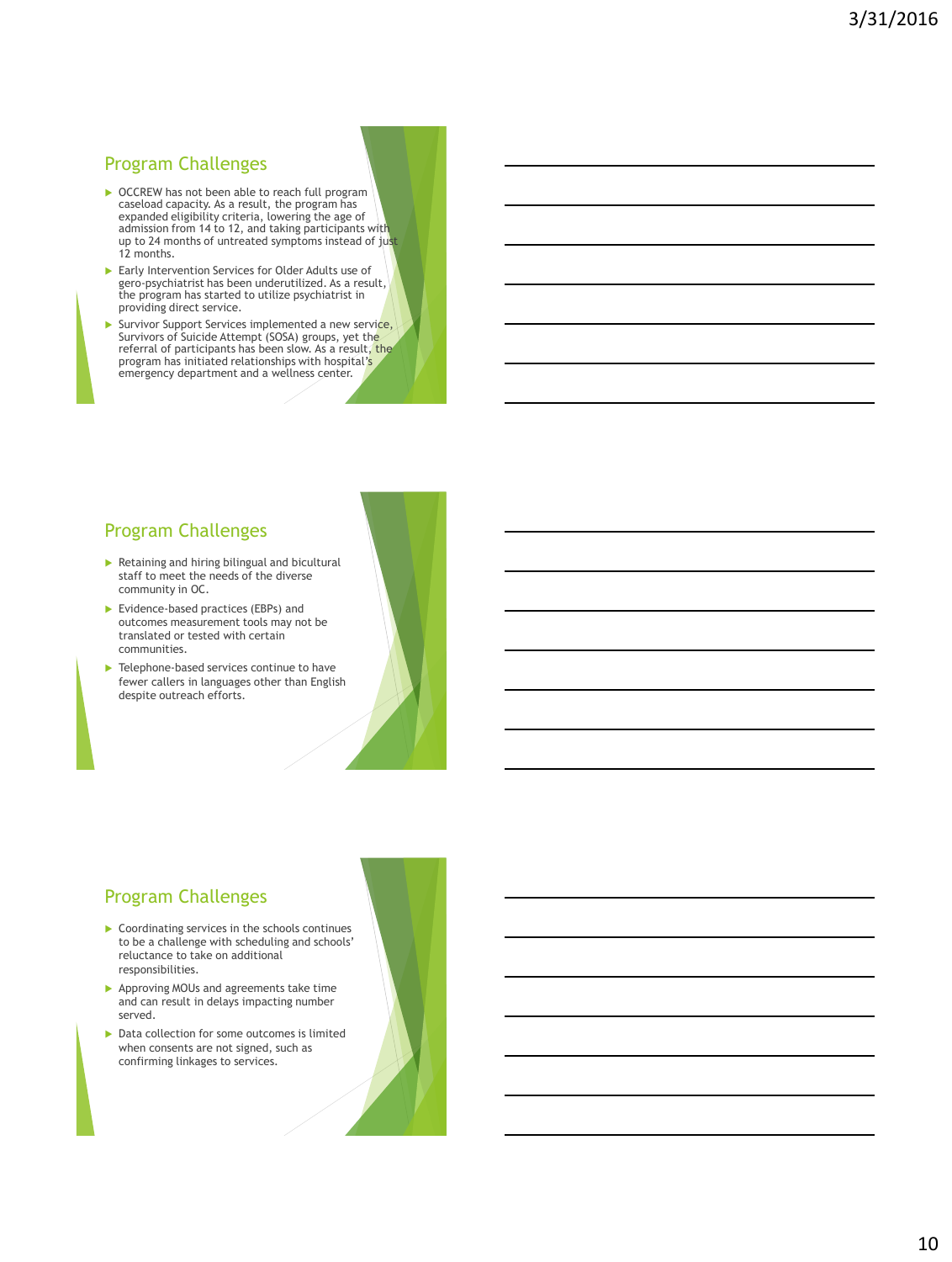# Program Challenges

- Minimum wage increase has increased program costs.
- $\blacktriangleright$  Need for more child-care support services, which continue to be a barrier for a number of programs.
- EBPs and outcomes measurement tools are often proprietary and expensive to purchase.

# Next Steps

- Share results of the PEI Training Needs Assessment with sub-committee
- **Data Standardization across BHS**
- Full Implementation of the MHSA/PEI Regulations
- **Continuous quality improvement using outcomes** as well as satisfaction survey data

# Questions?